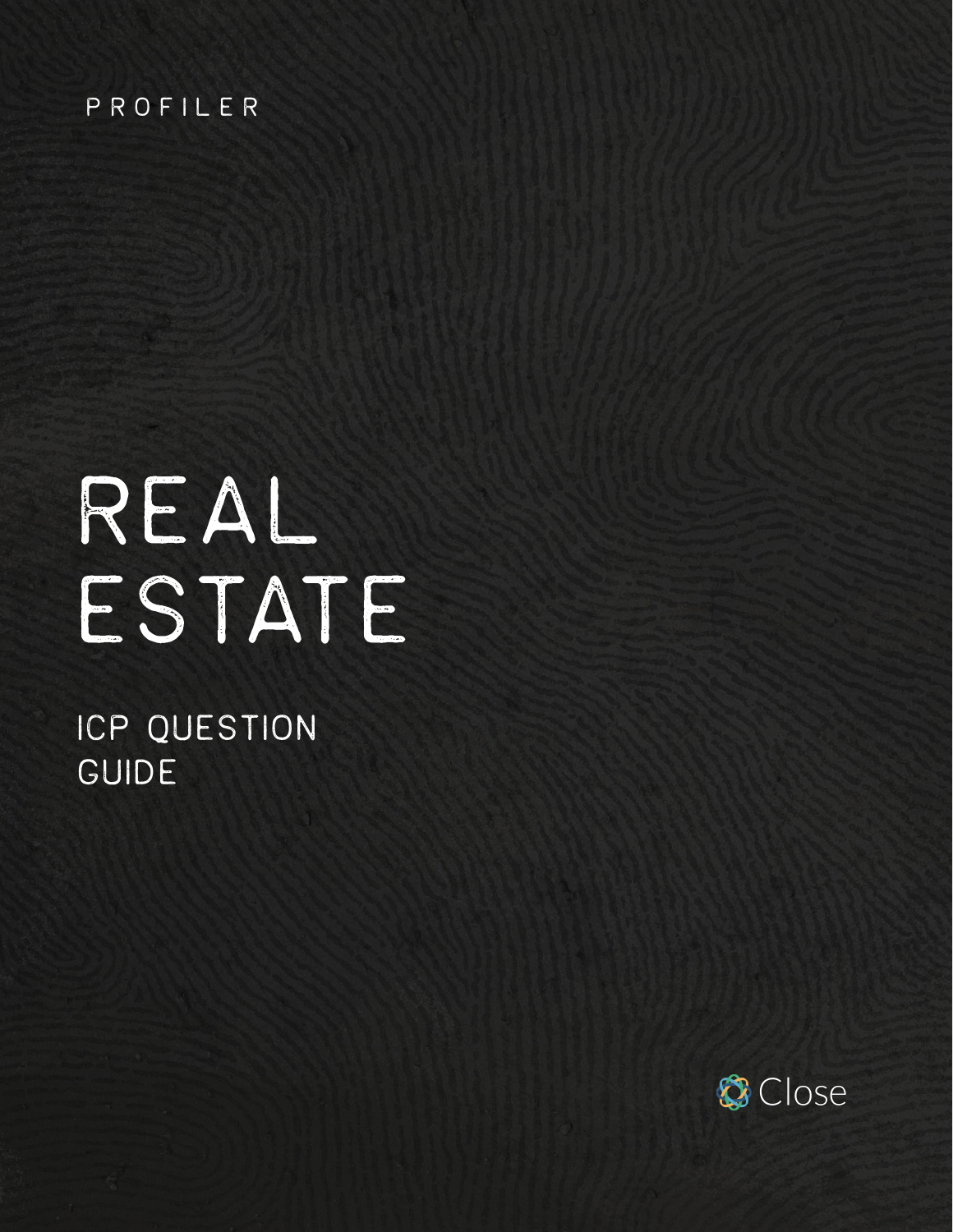#### Demographics and personal data

- **•** What's your age group?
- **•** What's your highest education level?
- **•** What do you do for work?
- **•** What's your gender?
- **•** Are you married?
- **•** Do you have children?
- **•** How many properties do you own/have you owned?

#### Financial situation

- **•** What is your current financial status?
- **•** What's your household income?
- **•** What's your monthly budget?
- **•** When you started looking for a real estate agent, were you financially prepared to move, or were you waiting to overcome some obstacle or receive an influx of cash?
- **•** Were you working with a lender before you came to us?
- **•** Did you save money over a period of time to purchase a home, or did you have a sudden influx of money (such as receiving an inheritance, selling a company, or getting an insurance payoff)?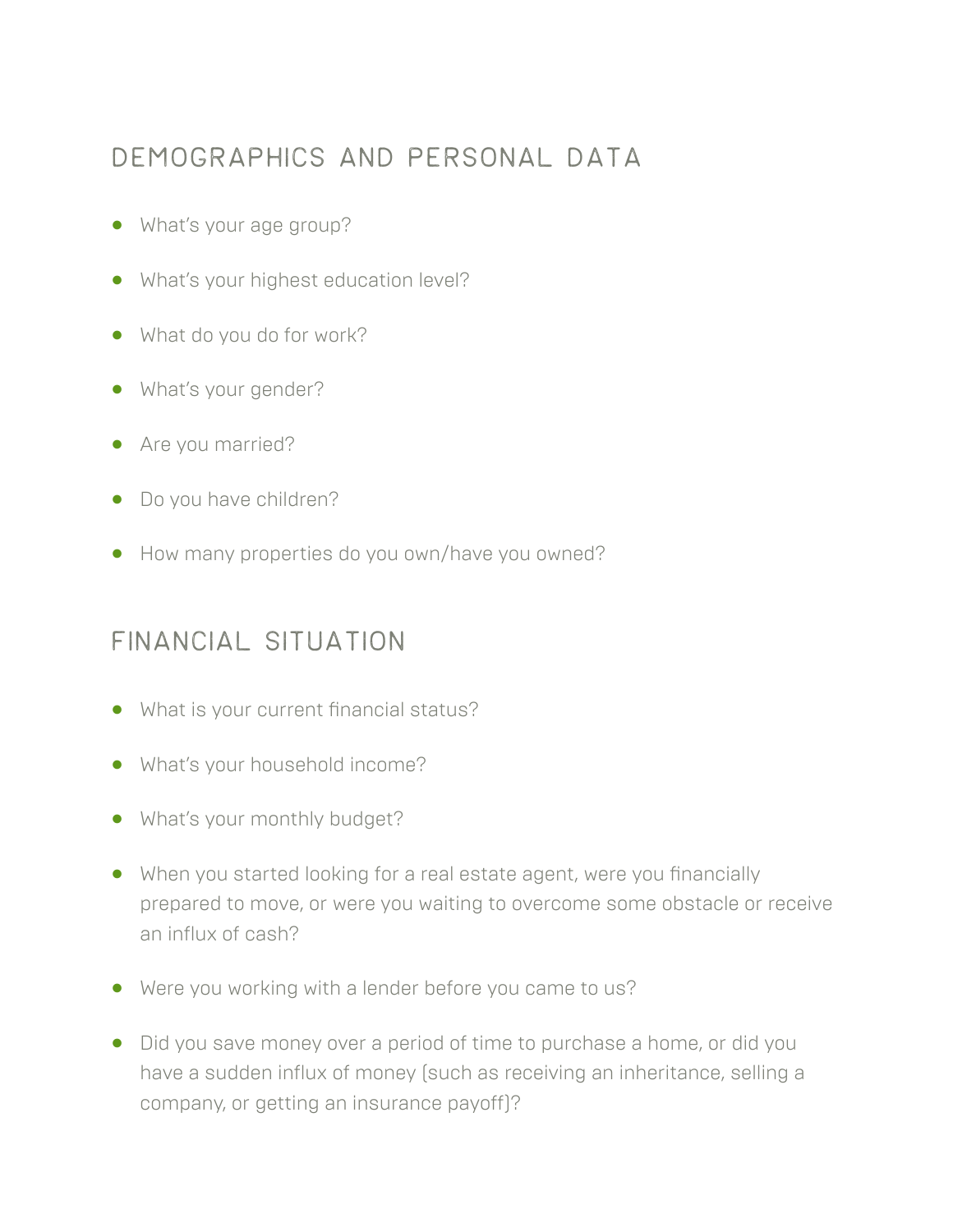# Major influencers and online behavior

- **•** Which social media platforms do you use every day?
- **•** Which social media platforms do you use on a weekly basis?
- **•** Where do you go for information about available real estate opportunities?
- **•** How do you stay up-to-date with current information about real estate in your area?

#### Hopes and goals

- **•** What goals did your family have with regard to moving?
- **•** How did using [your real estate services] help your family reach their goals?
- **•** How did you decide where you wanted to move to?
- **•** What motivated you to put your house on the market?
- **•** What features were most important to you in a new home?

#### pain points

- **•** What was your family's biggest challenge when it came to real estate services?
- **•** Did you have a deadline to find a new real estate opportunity or sell your home?
- **•** How has using our services helped you overcome those challenges?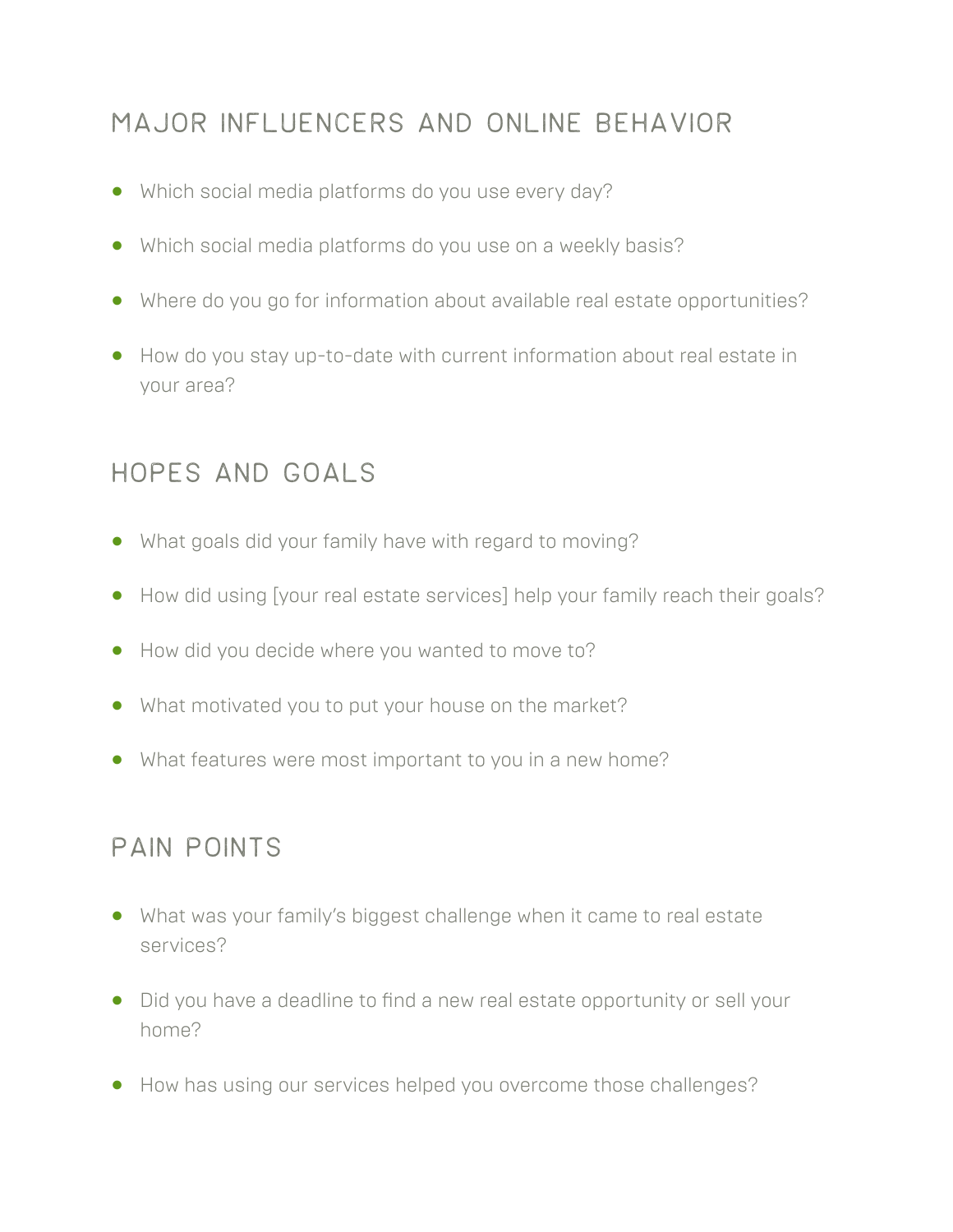# Price sensitivity

- **•** At what price would you consider [type of real estate service] to be so expensive that you would not consider using it?
- **•** At what price would you consider [type of real estate service] to be so cheap that you doubt the quality?
- **•** At what price would you consider [type of real estate service] to be somewhat expensive, but still an option?
- **•** At what price would you consider [type of real estate service] to be a great deal?

#### Decision factors and purchase process

- **•** Where did you first hear about us?
- **•** Why did you decide to work with us?
- **•** Were you working with another real estate agency before working with us? If so, why did you switch?
- **•** How long were you searching for a home before you started working with us?
- **•** How did you set requirements for your real estate purchase decision?

#### Common objections

**•** What main concerns did you have about purchasing a new home/selling your home?